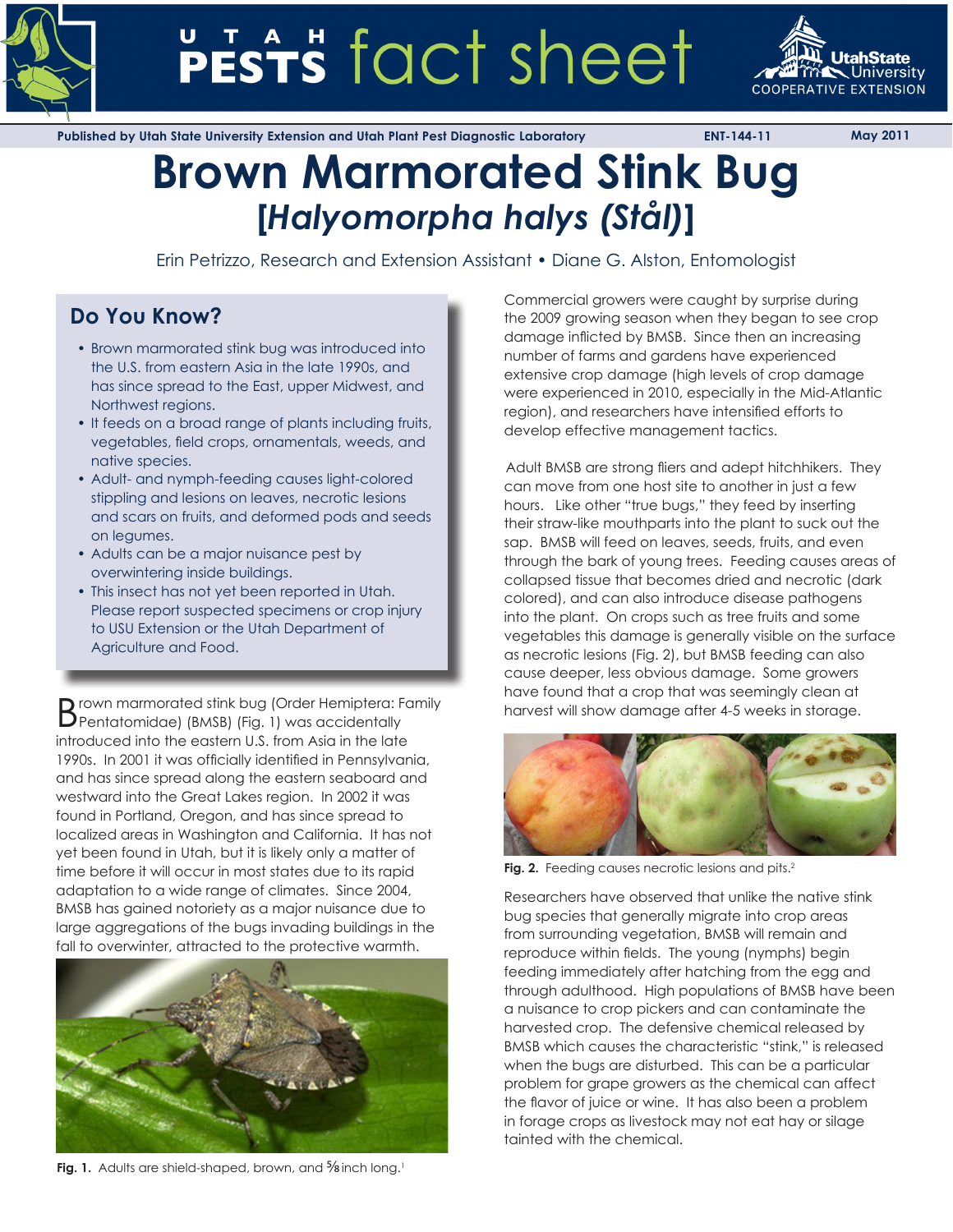Biological control and insecticides are two primary control tactics under evaluation. Entomologists have explored its native range for natural enemies, and a few are under further study for potential release in the U.S. Many of the synthetic pyrethroid-type insecticides are efficacious in rapid knockdown of adults and nymphs; however, this group of insecticides has a major negative side-effect of high toxicity to many beneficial insects, mites, and spiders. Research to develop effective traps and lures is underway, with the release of a killing station pending (Alpha Scents Inc.).

# **HOST PLANTS**

BMSB has been found feeding on over 60 plant species. Crop plants which host BMSB include tree fruits and nuts such as peach, apricot, cherry, apple, pear, Asian pear, filbert, and cane and vine fruits including berries and grape. The most preferred vegetable and field crops include pepper, tomato, green bean, soybean, field and sweet corn. BMSB also feeds on ornamental plants such as butterfly bush, some rose species, honeysuckle, catalpa and Norway maple. Native and weed species are hosts which can act as reservoirs to perpetuate populations.

# **LIFE HISTORY**

In the temperate regions of the U.S. there appears to be one to two generations per season. In the warmer areas of its native range there can be up to six generations per year. Therefore, it is likely that two or more generations will occur in warmer areas of the U.S. as its range expands. Adults have an extended egg-laying period. Adults and nymphs have been observed in the field up through September.



Fig. 3. Identifying characteristics of adult.<sup>3</sup>

# **Adult - Overwintering, Dispersal, and Damaging Stage**

- A 5-sided, shield-shaped body; approx. 17 mm (5/8) inch) long.
- Brown, gray, and black marbled (marmorated) upperside; white underside; abdominal segments protruding from beneath the wings are alternatively banded with black and white; next to last (4th) antennal segment has a white band; legs white and brown banded (Fig. 3).
- Seeks protected sites to spend the winter: under rocks, logs and leaves, and enters buildings.
- Releases a pheromone that attracts other adults to congregate (Fig. 4).
- During the winter, adults go into a hibernation-like state called diapause; they



**Fig. 4.** Adults congregate using a pheromone cue.4

don't feed, bite or sting, but wander inside buildings and if disturbed can release a noxious defense chemical that can cause blisters if trapped next to the skin.

- Becomes active in the spring (April to May); spends about 2 weeks feeding before becoming reproductively mature, and then mates.
- A female will lay eggs throughout the growing season in approximately 1-week intervals and can lay up to 400 eggs per female.

#### **Egg**

- Eggs are laid in clusters of 20-30 on the underside of leaves.
- Eggs are barrel shaped, about 1.6 mm (1/16 inch) wide, and pale green (Fig. 5).

**Fig. 5.** Eggs are pale green and

laid in a cluster.<sup>5</sup>

• Hatch in 3-7 days.

# **Nymph – Damaging Stage**

• There are five nymphal instars (stages of the young that molt, or shed their skin, to increase in size and

move to the next stage), each one lasting about 1 week;  $2.4 - 12$  mm  $1\frac{1}{10} - \frac{1}{2}$ inch) long.

• First instars tend to remain near the egg mass and are "tick-like" in appearance.



**Fig. 6.** Early nymphs are black, yellow and red in color.<sup>6</sup>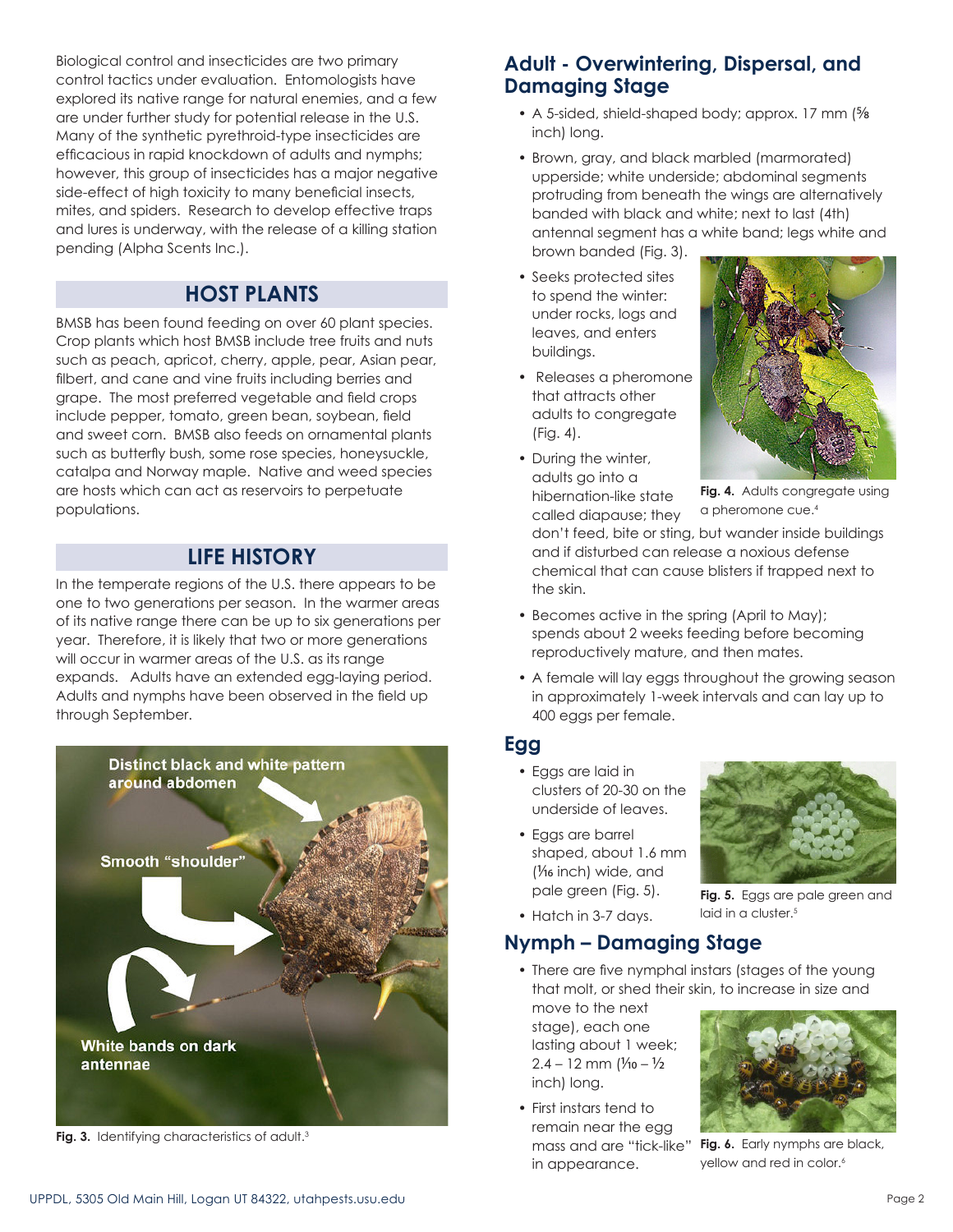- Early nymphs are brightly colored with red and black and a yellowish-red and black striped abdomen (Fig. 6).
- Later nymphs are darker, almost black (Fig. 7).



Fig. 7. Late nymphs are almost black in color.<sup>7</sup>

#### **CROP INJURY AND NUISANCE PEST**

BMSB feeding on plant leaves causes a light colored stippling and/or crows-foot shaped lesions. Feeding on immature fruits can cause distorted growth known as cat facing, while on mature fruits, damage can be dry and sunken areas that become necrotic and lead to rot. Cutting the fruit open may reveal deeper areas of brown tissue. BMSB feeding on grapes causes the berry to collapse and has been implicated in high levels of rot after harvest. Some growers of tomato and pepper have seen high levels of damage as BMSB feeding deforms these fruits more severely than other stink bug species. The feeding can also readily introduce yeast contaminants which further degrade the fruit. BMSB feeds on both field and sweet corn through the husk and may also feed on the silk and disrupt pollination. Feeding damage on corn can result in small and brown kernels (Fig. 8). On soybean, BMSB damages pods causing deformation and shriveled seeds, and may also delay maturation so that plants remain vegetative.

In addition to feeding on a wide range of plants, BMSB adults seek shelter to spend the winter. Very large numbers congregating on and inside homes, schools, office buildings and other structures have caused a major nuisance to humans (Fig. 9).



Fig. 8. Injury to corn and tomato.<sup>8</sup>

# **MANAGEMENT**

#### **Monitoring**

Research is underway to develop effective traps and lures for monitoring and an attract-and-kill management approach. A BMSB pheromone lure was recently released by Alpha Scents Inc., and they are close to releasing a killing station design. To date, research has shown that tall, pyramid shaped, ground-level traps colored dark brown or black rather than yellow are more attractive to BMSB. In addition, researchers found that BMSB adults frequently escape from traps, so that placing a quick knockdown insecticide device in the trap such as vaportape or a 1/4 piece of cattle ear tag improved trap capture.

# **Biological Control**

Insect natural enemies (insect-attacking predators, parasitoids, and pathogens) that will kill BMSB also attack many other species of insects, but so far none have been effective at limiting rapid population growth of BMSB. *Trissolucus halymorphae* Yang (Order Hymenoptera: Family Scelionidae) is an egg parasitoid and the principal natural enemy of BMSB in China, with average parasitism rates of 50% in its native range. This and other natural enemies have been collected in Asia and are currently under evaluation in quarantine for their potential as biological control agents for release in the U.S.

#### **Exclusion**

BMSB can squeeze into narrow cracks and crevices, so seal entry points into homes and other buildings with caulking. Place and repair screens on windows, doors and vents; and remove or seal around window air conditioner units. Mechanically remove adults congregating on exterior surfaces or within buildings with a vacuum or broom (Fig. 9).



Fig. 9. Cleaning up BMSB from a home porch in Maryland.<sup>9</sup>

#### **Insecticides**

Evaluation of insecticide effectiveness has shown that BMSB can be more difficult to kill than other stink bug species. Insecticides were most effective when BMSB were directly contacted with the spray as compared to walking on dried residues on plant foliage (Leskey 2010). While a number of insecticides initially disabled BMSB, the effect was temporary and a high percentage of the population recovered and returned to feeding.